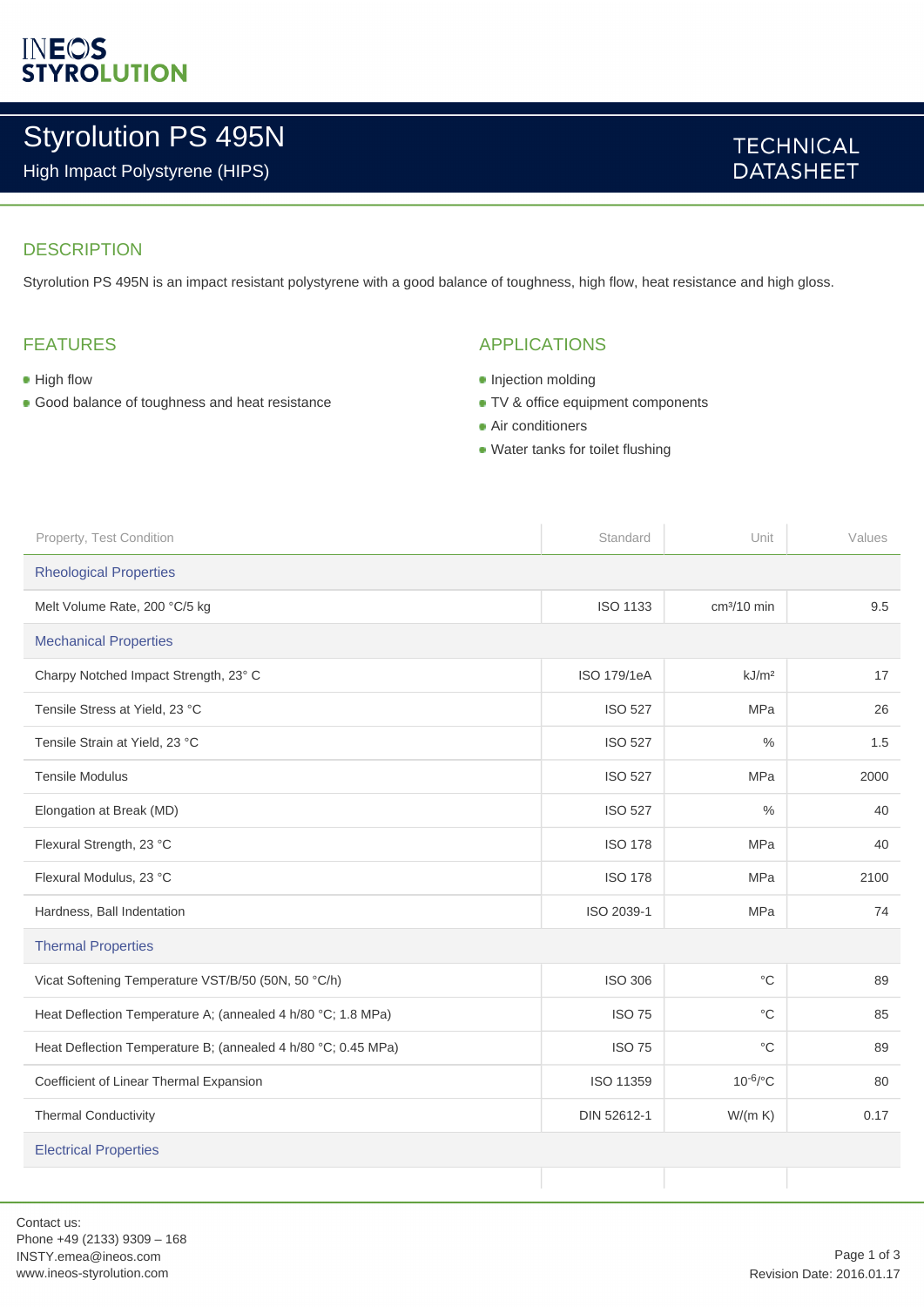## INEOS **YROLUTION**

# Styrolution PS 495N

#### High Impact Polystyrene (HIPS)

## **TECHNICAL DATASHEET**

| Property, Test Condition     | Standard        | Unit                     | Values         |  |
|------------------------------|-----------------|--------------------------|----------------|--|
| Dielectric Constant (100 Hz) | IEC 62631-2-1   | $\overline{\phantom{a}}$ | 2.5            |  |
| Dissipation Factor (100 Hz)  | IEC 62631-2-1   | $10^{-4}$                | $\overline{4}$ |  |
| Dissipation Factor (1 MHz)   | IEC 62631-2-1   | $10^{-4}$                | $\overline{4}$ |  |
| <b>Volume Resistivity</b>    | IEC 62631-3-1   | $Ohm*m$                  | $>10^{16}$     |  |
| <b>Surface Resistivity</b>   | IEC 62631-3-1   | Ohm                      | $>10^{13}$     |  |
| <b>Optical Properties</b>    |                 |                          |                |  |
| <b>Other Properties</b>      |                 |                          |                |  |
| Density                      | <b>ISO 1183</b> | kg/m <sup>3</sup>        | 1040           |  |
| Processing                   |                 |                          |                |  |
| Linear Mold Shrinkage        | ISO 294-4       | $\frac{0}{0}$            | $0.4 - 0.7$    |  |
| Melt Temperature Range       | <b>ISO 294</b>  | $^{\circ}C$              | $180 - 260$    |  |

Typical values for uncolored products

#### SUPPLY FORM

Styrolution PS 495N is supplied as cylindrical shaped granules. It has to be kept in its original containers in a cool, dry place. Avoid direct exposure to sunlight. Styrolution PS can be stored in silos.

#### PROCESSING

Styrolution PS 495N can be injection molded under different conditions depending on machinery available and articles molded. Mass temperature can be as high as 260°C. Styrolution PS 495N is suitable for gas assisted injection molding. To achieve articles with very high gloss, well-polished surfaces are recommended.

#### PRODUCT SAFETY

During processing of Styrolution PS small quantities of styrene monomer may be released into the atmosphere. At styrene vapor concentrations below 20ppm no negative effects on health are expected. In our experience, the concentration of styrene does not exceed 1 ppm in well ventilated workplaces - that is were five to eight air changes per hour are made.